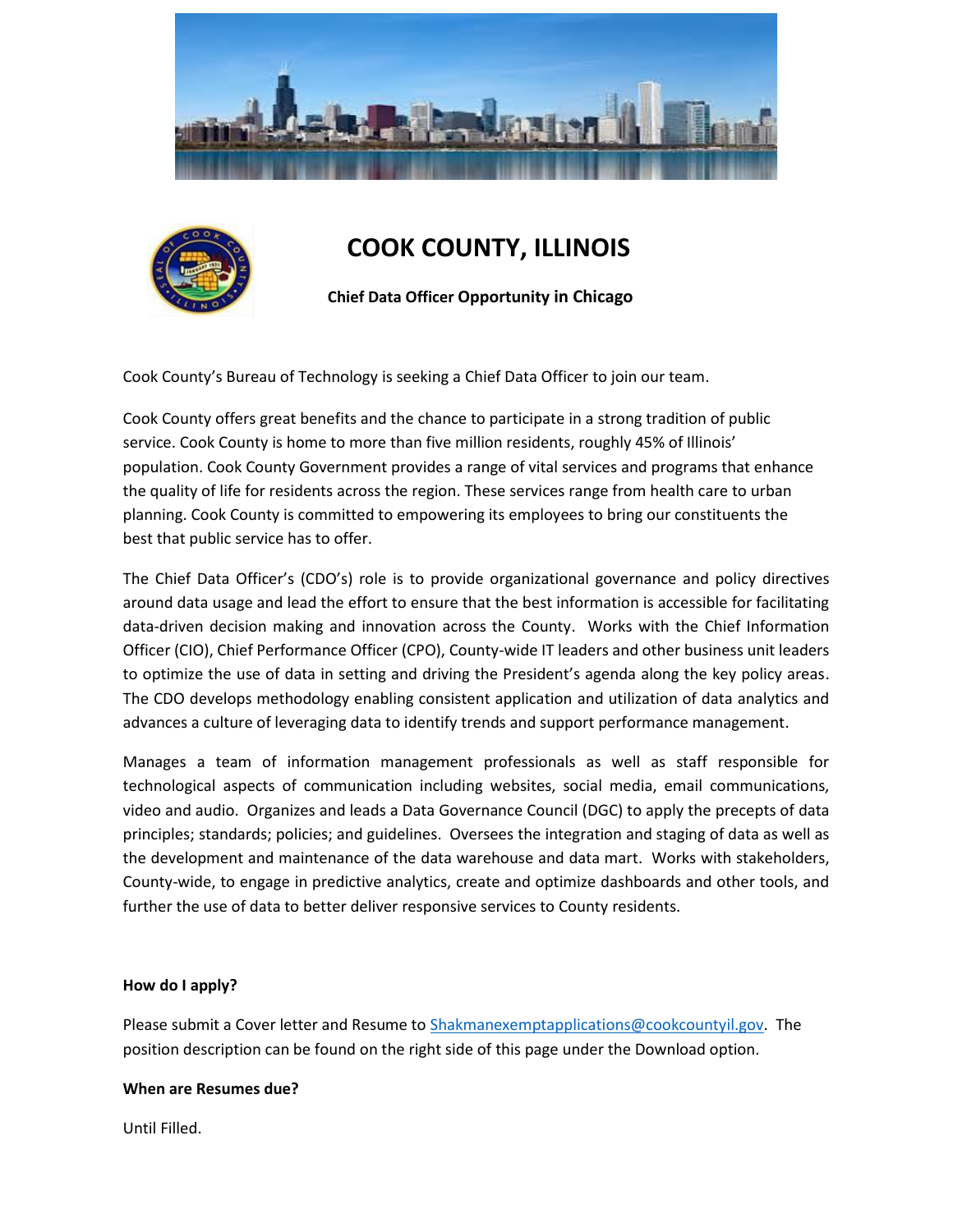## **SNAPSHOT OF COOK COUNTY:**

- Cook County employs over 22,000 employees who work in a variety of skilled jobs and trades.
- Health Care Cook County established the nation's first blood bank in 1937. Cook County Hospital was the first to have a dedicated unit for trauma services. Today our healthcare system treats more cancer patients than any other provider in the metropolitan area.
- Technology Cook County's Bureau of Technology provides technology support to Cook County offices and employees, with its wide area network providing service to more than 120 municipalities.
- Courts Cook County oversees one of the nation's largest unified criminal and civil justice system and administers the largest single jail site in the country.
- Highway Cook County maintains almost 600 miles of roads and highways.
- Land Cook County assesses the value of more than 1.5 million parcels of taxable land and collects and distributes tax funds as a service for local government taxing bodies.
- Safety Cook County provides vital services to local government, from conducting elections in suburban areas to offering 911 services in unincorporated areas and municipalities.

## **Location:**

Located in the Loop District of downtown Chicago, one of the most formidable business districts in the world, the area has an astounding number of cultural foundations, stunning parks such as Millennial Park and Maggie Daley Park, steps away from the Chicago Riverwalk, award-winning restaurants and plenty of shopping!

In addition, Chicago is serviced by multiple bus and train lines for public transportation from the suburbs to the city, taxis are plentiful, public parking garages for motorist, and bicycle share rentals and local bike lanes for bicyclist.

## **Benefits:**

Cook County employees have access to a variety of benefits, including:

- Medical and Pharmacy Plans
- Dental Plans
- Vision Plan
- Flexible Spending Accounts Health Care and Dependent Care
- Life Insurance Group Term and Supplemental Life
- Commuter Benefits
- Pre-paid Legal Services
- Retirement Benefits

# **Post Offer testing:**

**This position requires successful completion of post-offer tests, which may include a background check, drug screen and medical examination.**

PURSUANT TO EXECUTIVE ORDER 2021-1 AND COOK COUNTY'S MANDATORY COVID-19 VACCINATION POLICY, THE SELECTED CANDIDATE WILL BE REQUIRED TO EITHER **SUBMIT PROOF OF FULL VACCINATION OR A REQUEST FOR REASONABLE ACCOMMODATION PRIOR TO THE START OF EMPLOYMENT.** PLEASE CLICK THE FOLLOWING HYPERLINKS FOR THE FULL TEXT OF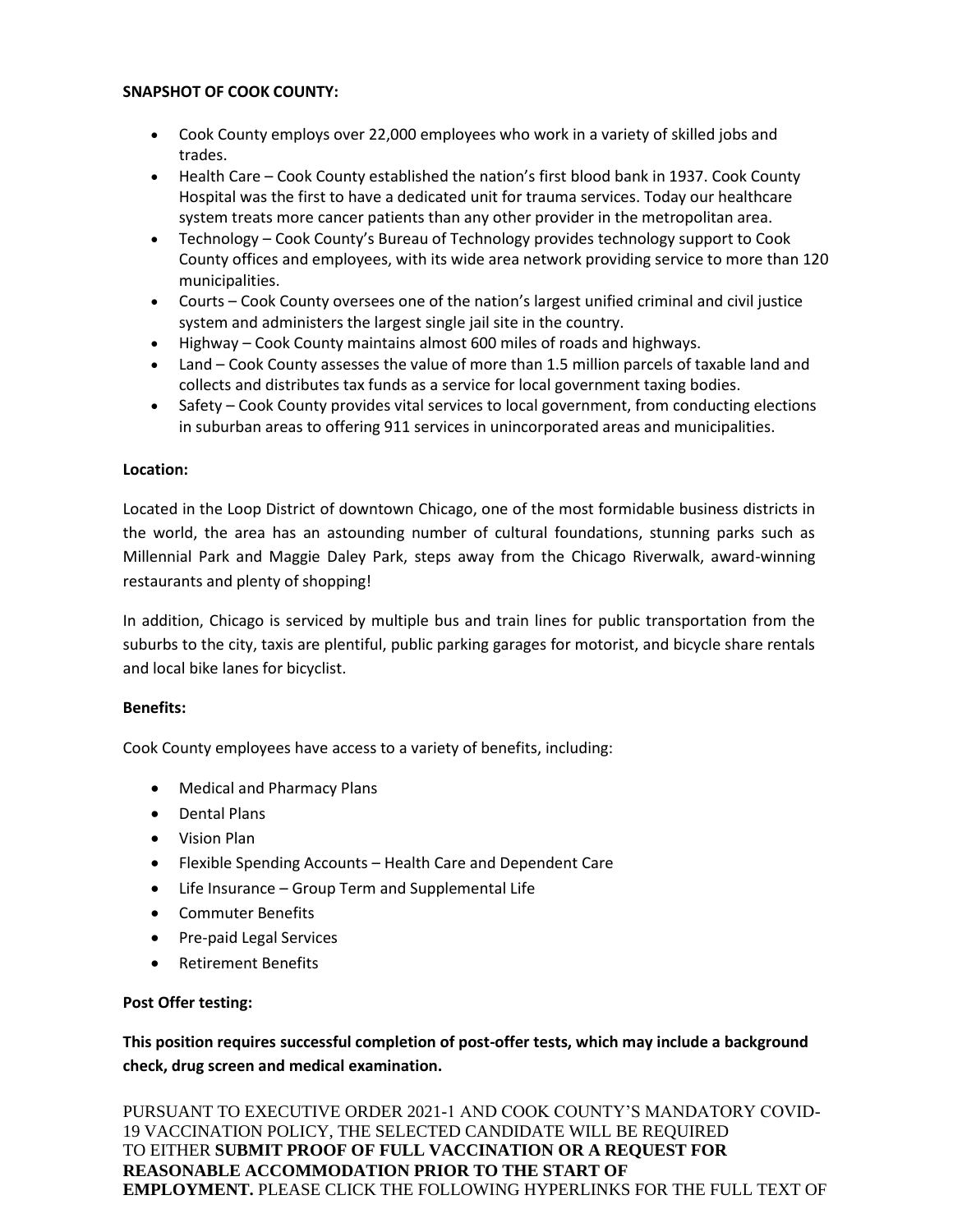# EXECUTIVE ORDER 2021-1 AND THE COOK COUNTY MANDATORY COVID-19 VACCINATION POLICY.

## [EXECUTIVE ORDER 2021-1](https://www.cookcountyil.gov/agency/office-president)

Pursuant to the Shakman Consent Decree, Supplemental Relief Order and the Cook County Personnel Rules, this position is exempt from the County's career service rules, is at-will and political reasons or factors may be considered when taking any employment action. As an employee in a Shakman exempt position, if you do not currently live in Cook County, you will have six (6) months from date of hire to establish actual residency within Cook County.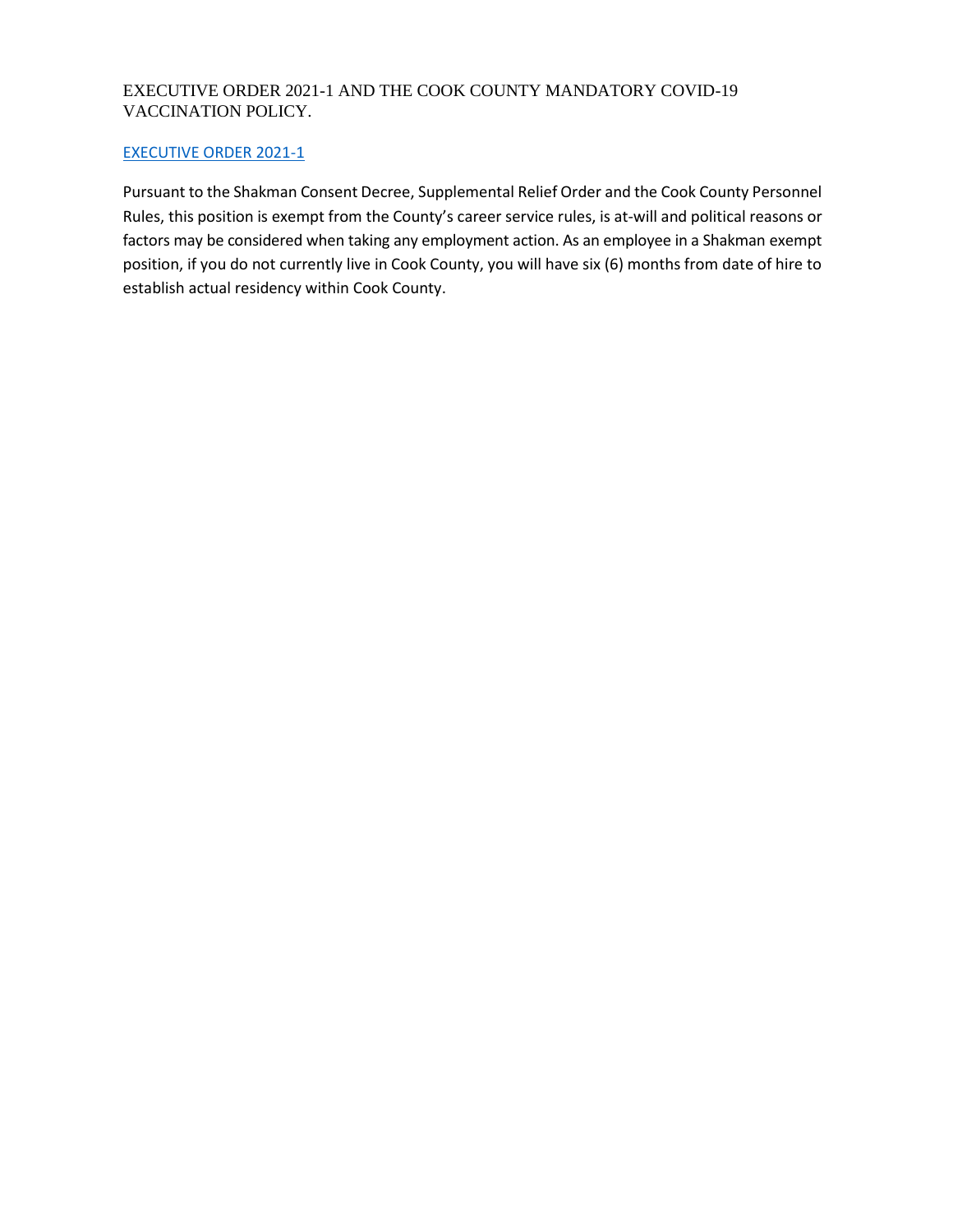#### **COUNTY OF COOK**



**Bureau of Human Resources 118 N. Clark Street, Room 840 Chicago IL 60602**

| <b>Job Code:</b>      | 6805                         |
|-----------------------|------------------------------|
| Job Title:            | Chief Data Officer (CDO)     |
| <b>Salary Grade:</b>  | 24                           |
| <b>Bureau:</b>        | Technology                   |
| Department:           | <b>Enterprise Technology</b> |
| Dept. Budget No.      | 009                          |
| <b>Position I.D.</b>  | 0012795                      |
| <b>Shakman Exempt</b> | Yes                          |
|                       |                              |

#### **Characteristics of the Position**

#### **General Overview**

The Chief Data Officer's (CDO's) role is to provide organizational governance and policy directives around data usage and lead the effort to ensure that the best information is accessible for facilitating data-driven decision making and innovation across the County. Works with the Chief Information Officer (CIO), Chief Performance Officer (CPO), County-wide IT leaders and other business unit leaders to optimize the use of data in setting and driving the President's agenda along the key policy areas. The CDO develops methodology enabling consistent application and utilization of data analytics and advances a culture of leveraging data to identify trends and support performance management.

Manages a team of information management professionals as well as staff responsible for technological aspects of communication including websites, social media, email communications, video and audio. Organizes and leads a Data Governance Council (DGC) to apply the precepts of data principles; standards; policies; and guidelines. Oversees the integration and staging of data as well as the development and maintenance of the data warehouse and data mart. Works with stakeholders, County-wide, to engage in predictive analytics, create and optimize dashboards and other tools, and further the use of data to better deliver responsive services to County residents.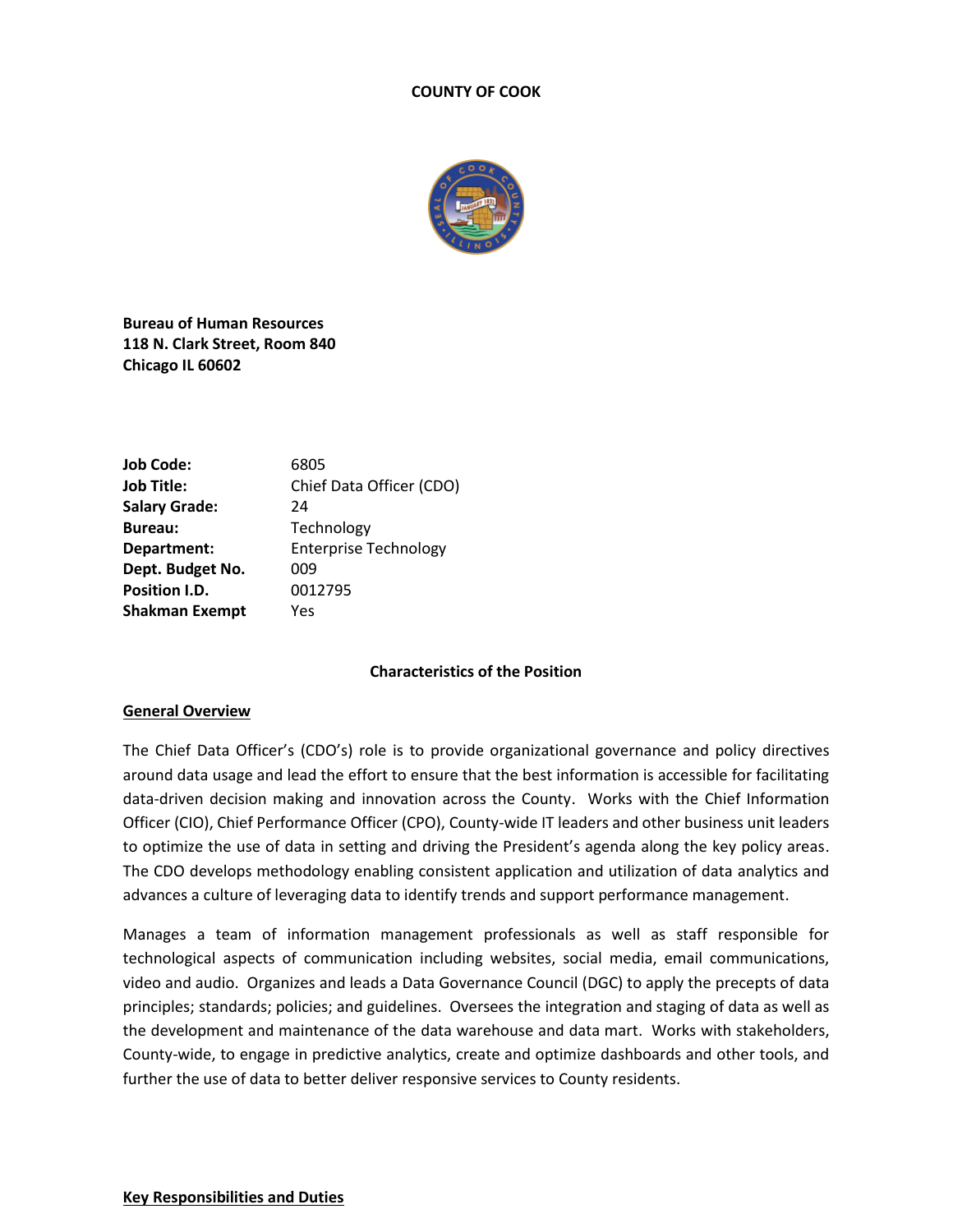Assess the County's data practice(s) and develop plans to create a data-driven culture that pushes the President's policy agenda forward.

Manipulates data to inform executive policy decisions.

Manages and enhances open government data effort including defining standards and coordinating how Cook County offers Application Programming Interfaces (APIs).

Engages internal (County) and external stakeholders to drive awareness and constructive usage of open data.

Identifies various sources of data to drive business innovation throughout the organization.

Analyzes and interprets data to provide suggestions for improving processes and better achieving desired outcomes with County programs and policies.

Uses techniques such as data mining, statistical analysis and modeling for new features and to solve problems, especially related to social science.

## **Knowledge, Skills and Abilities**

Competency in the following foundational concepts:

- Programming in Python
- Working with Jupyter Notebooks
- Differentiating data sources
- Exploring data visually
- Mapping data, particularly using geographic information systems (GIS)
- Building a data schema
- Linking datasets

Knowledge of current computer and electronic data processing systems and technology solutions to business problems.

Advanced mathematical skills and knowledge of probability and statistics.

Strong knowledge of system analysis, computer programming and computer operations.

Skill planning, directing and coordinating the myriad operational details and projects.

Skill estimating resource requirements (staffing and system equipment) as well as estimating the cost of maintaining production services.

Excellent verbal and written communication skills with demonstrated management and supervisory abilities.